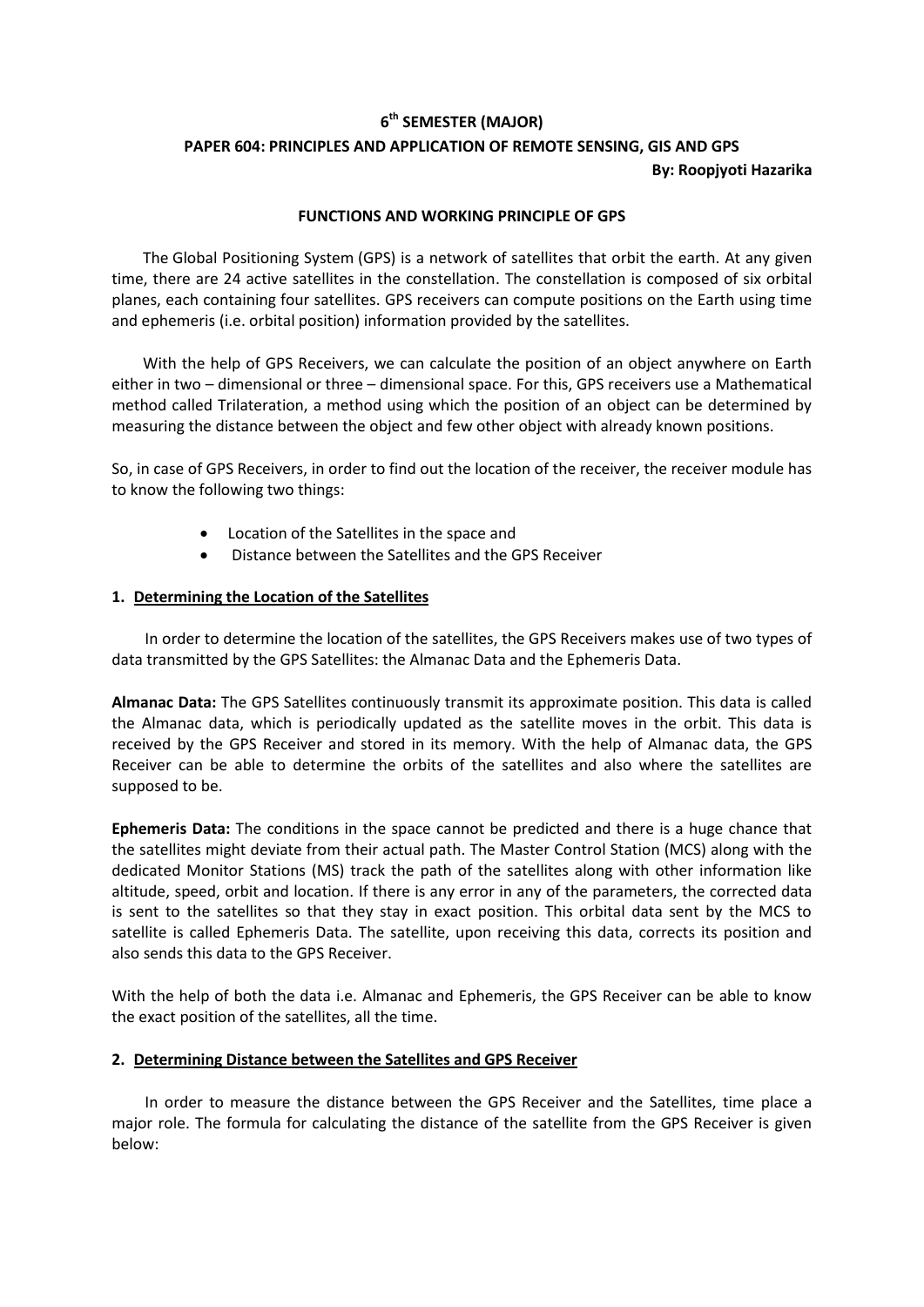#### **Distance = Velocity of Light x Transit Time of the Satellite Signal**

Here, the Transit Time is the Time taken by the Satellite Signal (Signal in the form of Radio Waves, sent by the Satellite to GPS Receiver) to reach the Receiver. The velocity of the light is a constant value and is equal to  $C = 3 \times 108$  m/s. In order to calculate the time, first we need to understand the signal sent by the Satellite.

The Transcoded Signal transmitted by the Satellite is called Pseudo Random Noise (PRN). As the satellite generates this code and starts transmitting, the GPS Receiver also starts to generate the same code and tries to synchronize them. The GPS Receiver then calculates the amount of time delay the Receiver generated code has to undergo before getting synchronised with the satellite transmitted code.



Once the location of the satellites and their distance from the GPS Receiver are known, then finding out the position of the GPS Receiver in either 2D Space or 3D Space can be done using the following method.

#### **3. Position of Receiver in 2-D Plane**

In order to find the position of the object or GPS Receiver in 2 – Dimensional space i.e. an X-Y Plane, all we need to find is the distance between the GPS receiver and two of the satellites. Let D1 and D2 be the distance of the Receiver from Satellite 1 and Satellite 2 respectively.

Now, with the satellites at the center and a radius of D1 and D2, draw two circles around them on an X-Y Plane. The pictorial representation of this case is shown in the following image.



From the above image, it is clear that the GPS Receiver can be located at either of the two points where the two circles intersect. If the area above the satellites is excluded, we can pin point the position of the GPS Receiver at the point of intersection of the circles beneath the satellites.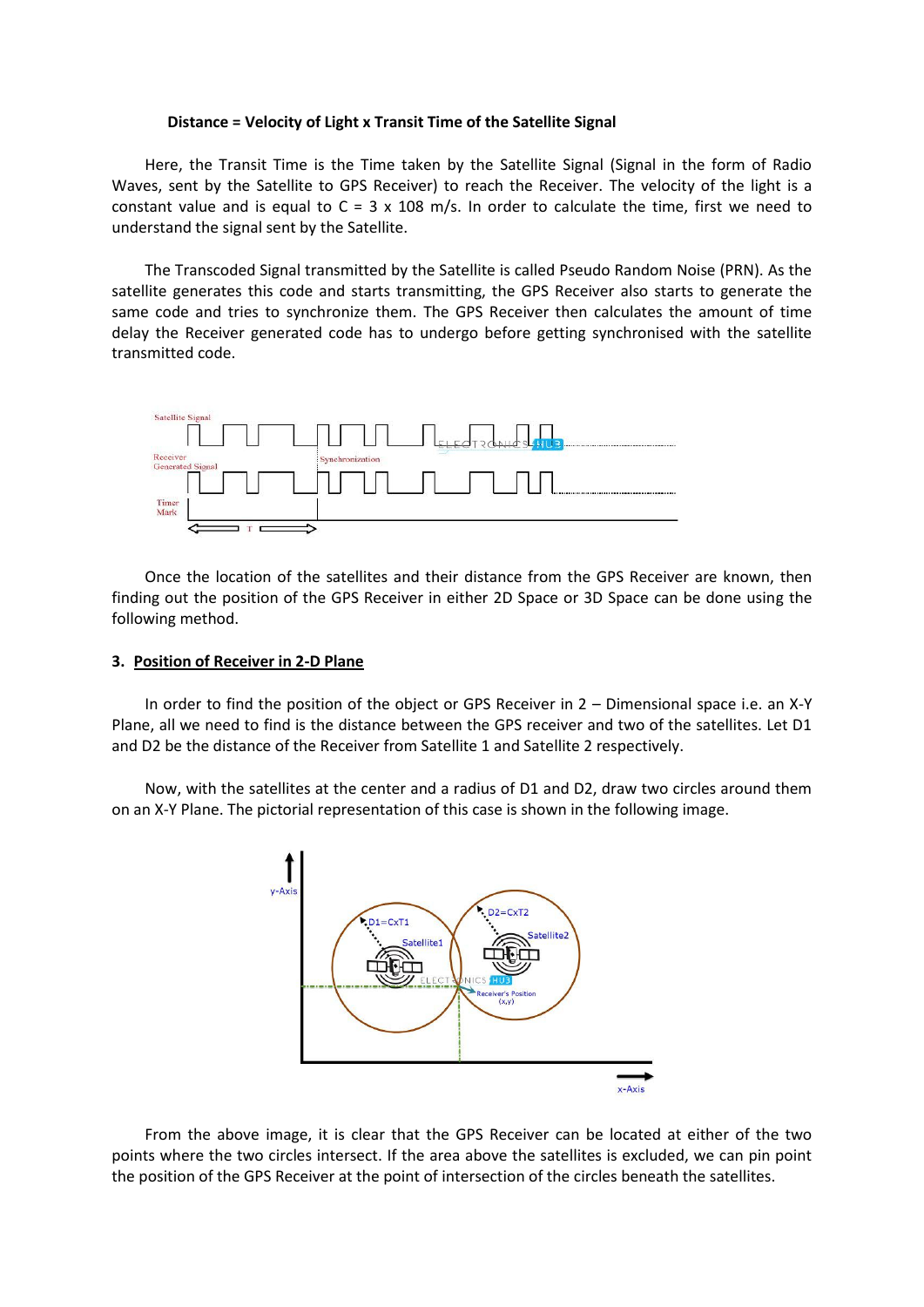The distance information from two satellites is sufficient in order to determine the position of the GPS Receiver in a 2-D or X-Y Plane. But the real world is a 3 – Dimensional Space and we need to determine the 3 – Dimensional position of the GPS Receiver i.e. its Latitude, Longitude and Altitude. We will see a step – by – step procedure to determine the 3 Dimensional location of the GPS Receiver.

#### **4. Position of the Receiver in 3D Space**

Let us assume that the locations of the satellites with respect to the GPS Receiver are already known. If Satellite 1 is at a distance of D1 from the Receiver, then it is clear that the position of the receiver can be anywhere of the surface of the sphere that is formed with satellite 1 as center and D1 as its radius.



If the distance of a second satellite (Satellite 2) from the receiver is D2, then the position of the receiver can be limited to the circle formed by the intersection of two spheres with radii D1 and D2 with Satellites 1 and 2 at the centres respectively. From the image, the position of the GPS Receiver can be narrowed down to a point on the circle of intersection. If we add a third satellite (Satellite 3) with a distance D3 from the GPS Receiver to the existing two satellites, then the location of the receiver is confined to the intersection of the three spheres i.e. either of the two points.